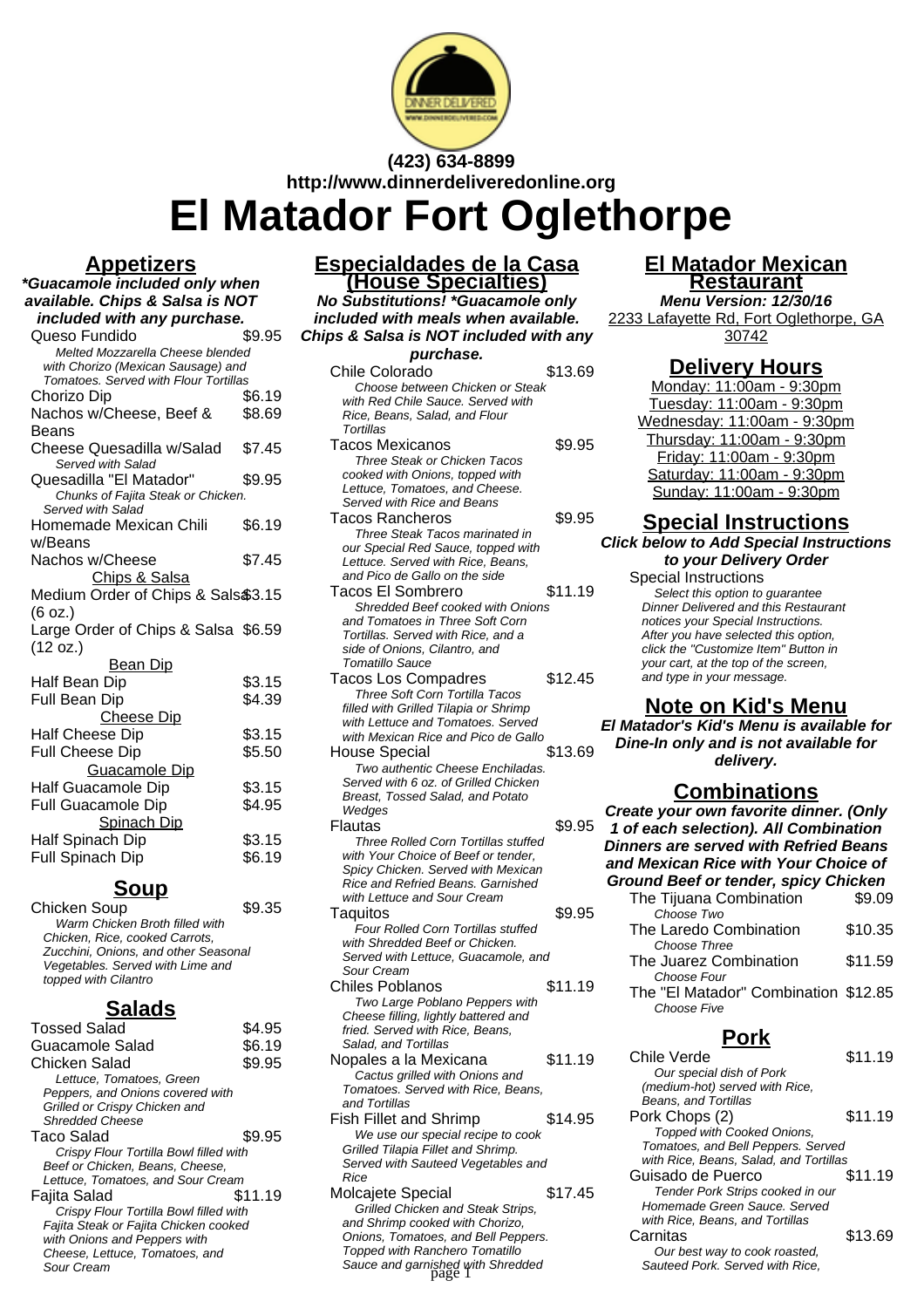#### Mixed Fajita Salad w/Steak & \$12.45 **Chicken**

Shrimp Taco Salad \$13.69 Grilled Shrimp, Bell Peppers and Mushrooms, Served with Lettuce, Tomatoes, Sour Cream, and Cheese Hawaiian Salad w/Chicken \$12.45 A bed of Lettuce, Tomatoes, Bell Peppers, Onions, Pineapple Rings, Tangerines, Cheese, and Your Choice of Grilled or Crispy Chicken Hawaiian Salad w/Shrimp \$13.69 A bed of Lettuce, Tomatoes, Bell Peppers, Onions, Pineapple Rings, Tangerines, Cheese, and Shrimp **Fiesta Vegetarian Combos** Vegetarian Combination #1 \$9.09 One Chalupa, One Cheese Enchilada, Rice, and Beans Vegetarian Combination #2 \$9.09 One Bean Burrito, One Cheese Quesadilla, One Tostaguac, Rice, and Beans Vegetarian Combination #3 \$9.09 One Cheese Burrito, One Cheese Enchilada, Rice, and Beans Vegetarian Combination #4 \$9.95 One Chalupa, One Quesadilla, One Tostaguac, Rice, and Beans Vegetarian Combination #5 \$8.69 Three Enchiladas with Boiled and Fried Potato Chunks, covered with Cheese, Rice, and Beans Vegetarian Combination #6 \$9.95 Three Spinach Enchiladas, Rice, Beans, and Salad Vegetarian Combination #7 \$9.35 Vegetarian Quesadilla with Guacamole Salad, Cooked Vegetables, Rice, and Beans Vegetarian Combination #8 \$9.35 Spinach Quesadilla with Fresh Potatoes, Onions, and Tomatoes. Served with Rice and Beans Vegetarian Combination #9 \$9.35 Chile Poblano, One Cheese Quesadilla, Rice, Beans, Lettuce, and Tomato Vegetarian Combination #10 \$11.19 (Fajitas) Vegetarian Fajitas with Sauteed Onions, Bell Peppers, Potatoes, Mushrooms, Carrots, Yellow Squash, and Tomatoes. Served with Rice, Beans, and Salad Vegetarian Combination #11 \$9.95 (Chimichanga) Golden brown deep-fried Chimichanga stuffed with Zucchini, Yellow Squash, Mushrooms, Potatoes, Bell Peppers, and Onions. Topped with Melted Mozzarella Cheese. Served with Rice, Beans, and Salad Vegetarian Combination #12 \$9.09 (Taquitos) Three Taquitos stuffed with Cooked Potatoes. Served with Rice, Beans, and Sour Cream Vegetarian Combination #13 \$9.95 (Chimi Santa Fe) Chimichanga Santa Fe stuffed with Black Beans, Corn, Onions, Tomatoes, Bell Peppers, Fresh Potatoes, and Zucchini. Served with Rice, Beans, and Salad

## **Nachos**

Medium Fajita Nachos \$9.95 Your Choice of Steak or Chicken Fajitas, cooked with Onions, Green Peppers and Tomatoes over

Cheese, Cambray Onions, Cactus, Cilantro, and slices of Lime. Served with Charro Beans, Mexican Rice, and Tortillas

### **Fajitas**

| <u>ι αμιασ</u>                                                                     |         |
|------------------------------------------------------------------------------------|---------|
| Chicken Fajitas                                                                    | \$12.45 |
| Guacamole is only included UPON<br><b>REQUEST</b>                                  |         |
| Steak Fajitas                                                                      | \$12.45 |
| Guacamole is only included UPON                                                    |         |
| REQUEST<br>Shrimp Fajitas                                                          | \$16.19 |
| Guacamole is only included UPON                                                    |         |
| <i>REQUEST</i>                                                                     |         |
| <b>Combination Fajitas</b>                                                         | \$13.69 |
| Chicken and Steak. Guacamole is<br>only included UPON REQUEST                      |         |
| El Matador Fajitas                                                                 | \$16.19 |
| Steak, Chicken, and Shrimp.                                                        |         |
| Guacamole is only included UPON                                                    |         |
| <b>REQUEST</b><br>Fajitas Zacatecanas                                              | \$13.69 |
| Marinated Chicken or Steak grilled                                                 |         |
| with Onions, Cactus, Bell Peppers                                                  |         |
| and Tomatoes. Served with Rice,                                                    |         |
| Beans, Salad, and Tortillas.<br>Guacamole is only included UPON                    |         |
| REQUEST                                                                            |         |
| <b>Hawaiian Fajitas</b>                                                            |         |
| We use our special recipe to grill tender                                          |         |
| strips of marinated, skinless Chicken with                                         |         |
| Onions, Bell Peppers and Tomatoes,                                                 |         |
| scattered with Pineapple Rings. Served<br>with Rice, Beans, and Lettuce with       |         |
| Tomatoes. Served with Your Choice of                                               |         |
| Tortillas. Guacamole is only included                                              |         |
| <b>UPON REQUEST</b>                                                                |         |
| Single Order of Hawaiian                                                           | \$17.49 |
| Fajitas                                                                            |         |
| Double Order of Hawaiian                                                           | \$31.25 |
| Fajitas                                                                            |         |
| <b>Fajitas Grande for Two</b>                                                      |         |
| We use our special recipe to cook tender                                           |         |
| strips of marinated, skinless Chicken or                                           |         |
| Steak, grilled with Onions, Tomatoes, and                                          |         |
| Bell Peppers. Served with Rice, Beans,<br>Salad, and Corn or Flour Tortillas.      |         |
| Guacamole is only included UPON                                                    |         |
| <b>REQUEST</b>                                                                     |         |
| Chicken Fajitas Grande for Two\$23.69                                              |         |
| Steak Fajitas Grande for Two                                                       | \$23.69 |
| Chicken & Steak Fajitas                                                            | \$24.95 |
| Grande for Two                                                                     |         |
| Parrillada                                                                         |         |
| Steak, Ribs, Shrimp, and tender strips of                                          |         |
| Chicken, cooked with Onions, Bell                                                  |         |
| Peppers, Tomatoes, and Chorizo.                                                    |         |
| Garnished with Cambray Onions, Cactus,                                             |         |
| Cilantro, and Jalapeno Peppers. Served<br>with Charro Beans, Rice, and Your Choice |         |
| of Tortillas. Guacamole is only included                                           |         |
| <b>UPON REQUEST</b>                                                                |         |
| Single Order of Parrillada                                                         | \$17.49 |
| Double Order of Parrillada                                                         | \$31.25 |

### **Kebabs**

**Mexican style Kebabs prepared with Skewered Onions, Lime, Tomatoes, Peppers, and Your Choice of Meat. Served on top of a bed of Rice and Cooked Vegetables (Zucchini, Yellow Squash, Carrots, and Mushrooms). Served with Beans, Lettuce, and Sour Cream**

Steak Kebabs page 2 \$13.69

Charro Beans, Pico de Gallo, Avocado, Iceberg Lettuce, and Tomatillo Sauce

# **Chicken**

| Pollo Loco                                                                | \$11.19 |
|---------------------------------------------------------------------------|---------|
| Seasoned, grilled Boneless                                                |         |
| Chicken Breast Strips on a bed of                                         |         |
| Rice covered with Cheese Dip                                              |         |
| Pollo Loco w/Salad &                                                      | \$12.45 |
| Mushrooms                                                                 |         |
| Pollo con Camaron                                                         | \$13.69 |
| A Chicken Breast with Grilled                                             |         |
| Shrimp, served with Rice and Salad                                        |         |
| Pollo en Mole (Traditional Style\$11.19                                   |         |
| Mexican style Mole, served with                                           |         |
| Rice, Beans, and Tortillas                                                |         |
| Pollo Fundido                                                             | \$12.45 |
| 6 oz. Chicken Breast, marinated                                           |         |
| with Special Herbs, topped with                                           |         |
| Cheese and served with Rice, Beans,                                       |         |
| and Salad                                                                 |         |
| Pollo a la Parrilla                                                       | \$12.45 |
| Grilled Chicken Breast topped with                                        |         |
| Mushrooms, Onions, and Bell                                               |         |
| Peppers, covered with Special Red                                         |         |
| Sauce. Served with Rice and Salad                                         |         |
| Pollo Ranchero (Chicken)                                                  | \$12.45 |
| Grilled chunks of Chicken with                                            |         |
| Chorizo cooked with Onions and Bell                                       |         |
| Peppers. Served with Rice, Beans,<br>and topped with Cheese               |         |
| <b>Chipotle Chicken</b>                                                   | \$12.45 |
| Seasoned grilled Boneless                                                 |         |
| Chicken Breast with our Homemade                                          |         |
| Creamy Chipotle Sauce on top.                                             |         |
| Served with stir fried Vegetables,                                        |         |
|                                                                           |         |
| Rice, Lettuce, and Tomatoes                                               |         |
|                                                                           |         |
| <u>Steak</u>                                                              |         |
| Steak Loco                                                                | \$13.69 |
| Steak Ranchero                                                            | \$16.19 |
| Ribeye Steak with special                                                 |         |
| Homemade Red Sauce on top.                                                |         |
| Served with Rice, Beans, and Salad                                        |         |
| Steak Mexicano                                                            | \$16.19 |
| Ribeye Steak topped with Cooked                                           |         |
| Onions, Bell Peppers, and Tomatoes.                                       |         |
| Served with Rice, Beans, and Salad                                        |         |
|                                                                           | \$16.19 |
| T-Bone Steak<br>Steak marinated and grilled,<br>served with Charro Beans, |         |
| Guacamole Salad, and Potato                                               |         |
| Wedges                                                                    |         |
|                                                                           | \$13.69 |
| Small slices of Steak cooked with                                         |         |
| Bistec a la Mexicana<br>Fresh Potatoes, Onions, Bell                      |         |
| Peppers, and Tomatoes. Served with                                        |         |
| Rice, Beans, Salad, and Tortillas                                         |         |
| Carne Asada                                                               | \$13.69 |
| Skillet-fried Steak served with Rice,                                     |         |
| Beans, Tortillas, Potato Wedges, and                                      |         |
| Salad with slice of Avocado                                               |         |
| Milanesa Plate                                                            | \$12.45 |
| Thinly breaded Steak. Served with                                         |         |
| Rice, Beans, French Fries, and Salad                                      |         |
| La Tampiquena                                                             | \$13.69 |
| Seasoned Steak. Served with                                               |         |
| Enchilada, Rice, Beans, Salad, and<br>Potato Wedges                       |         |

### **Seafood**

**\*Notice: Consuming RAW or Undercooked Meats, Poultry, Seafood, Shellfish or Eggs may increase your risk of foodborne illness, especially if you have a medical condition** Shrimp Loco \$14.95 Platillo de Pescado  $$13.69$ 

| ns, Lettuce, and Sour |         | Seasoned, grilled Fish Fillet       |  |
|-----------------------|---------|-------------------------------------|--|
| ream:                 |         | prepared from our special recipe.   |  |
| page 2                | \$13.69 | Served with Stir Fry Vegetables and |  |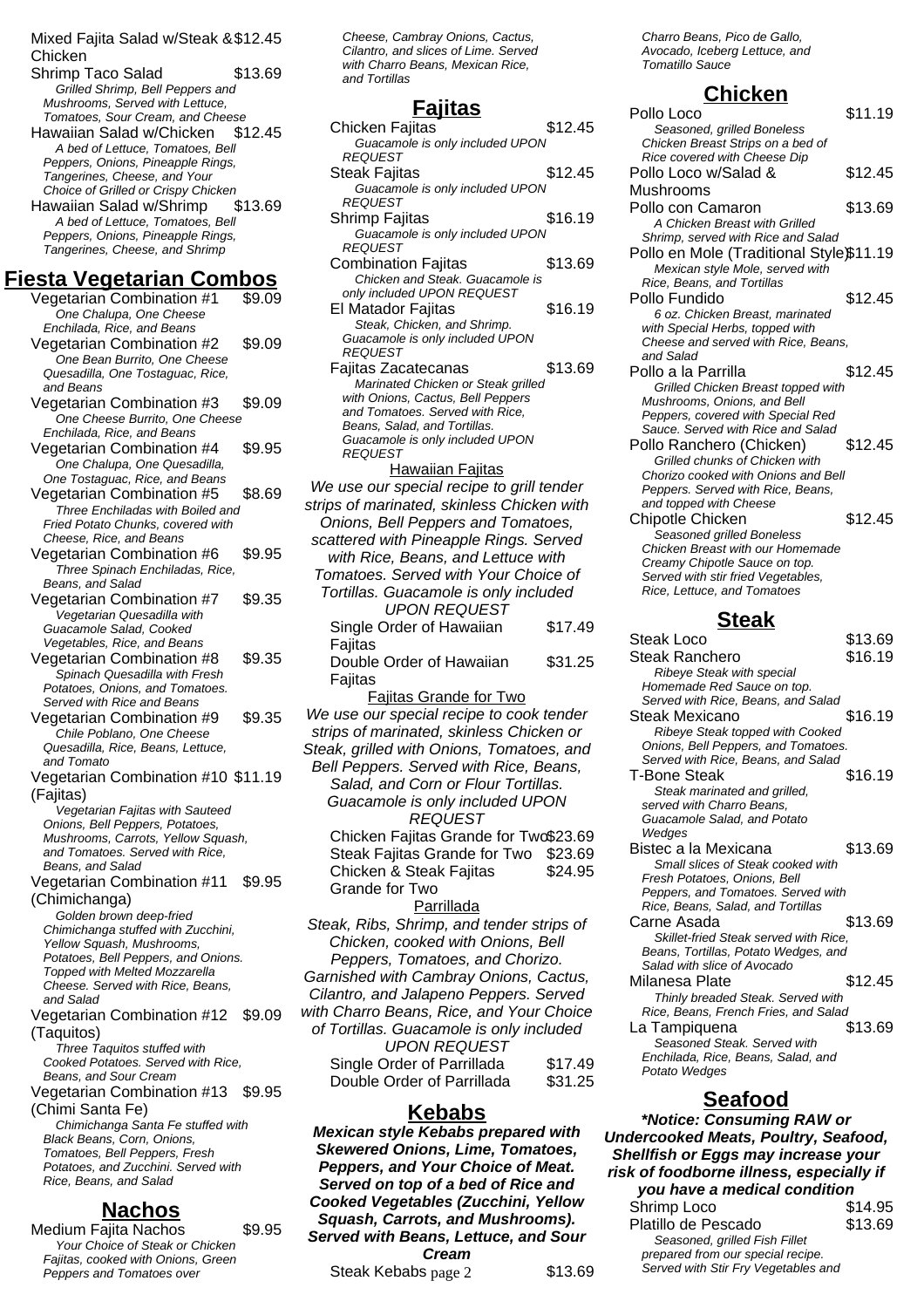traditional nachos with Cheese and Beans. Topped with Lettuce,

Tomatoes, and Sour Cream Large Fajita Nachos \$12.45 Your Choice of Steak or Chicken Fajitas, cooked with Onions, Green Peppers and Tomatoes over traditional nachos with Cheese and Beans. Topped with Lettuce, Tomatoes, and Sour Cream Shrimp Nachos \$14.95 Nachos with Shrimp, Beans, Cheese, Bell Peppers, and Onions. Topped with Lettuce, Tomatoes, and Sour Cream Mexican Chile Nachos \$8.69 Mexican Sausage with Beans, Cheese, and Jalapenos Fiesta Nachos **\$12.45** Special, Flour Tortilla Chips topped with Steak or Fajita Chicken, Beans, Grilled Onions, Bell Peppers, and Melted Cheese. A fiesta on your plate! Pollo Feliz Nachos \$11.19 Chunks of Grilled Chicken with Rice and Cheese Dip on top of a bed of Crispy Corn Tortilla Chips Nachos Supreme \$11.19 Ground Beef and Chicken with Beans and Cheese. Topped with Lettuce, Tomatoes, and Sour Cream El Matador Fajita Nachos \$16.19

# **Sandwiches**

Steak, Chicken, and Shrimp

**All Sandwiches are served with French Fries** Steak Fajita Sandwich w/Fries \$8.69 Grilled Fajita Steak with Onions and Bell Peppers Chicken Fajita Sandwich w/Fries \$8.69 Grilled Fajita Chicken with Onions and Bell Peppers Torta de Milanesa w/Fries \$8.69 Thin, Breaded Steak with Sour Cream, Tomatoes, Onions, Lettuce, and Beans Torta de Carne Asada w/Fries \$8.69 Grilled Steak cooked with Onions. Served with Beans, Lettuce, Tomatoes, Sour Cream, Onions and Slices of Avocado (when available) Torta de Huevo con Chorizo w/Fries \$8.69 Blend of Mexican Sausage and Scrambled Eggs. Served with Beans, Lettuce, and Tomatoes Mexican Cheese Steak w/Fries\$8.69 Slices of Tender Steak and Sauteed Onions on a Hoagie Bun, topped with Melted Cheese Patty Melt w/Fries \$8.09  $1/3$  pound Chicken Melt w/Fries \$8.09 Served on Toasted Rye Bread, topped with Grilled Onions and American Cheese Cheese Burger w/Fries \$8.09 1/3 pound. Our Basic Burger. Simply delicious!

### **A la Carte**

Fish Tacos (3) A la Carte \$9.95 Hard Beef Tacos (3) A la Carte\$6.09 Soft Shredded Chicken Tacos \$6.19 (3) A la Carte Soft Steak Tacos (3) A la Carte\$8.69 Soft Shrimp Tacos (3) A la **Carte** \$9.95

| Chicken Kebabs         | \$13.69 |
|------------------------|---------|
| Steak & Chicken Kebabs | \$13.69 |
| Pork Kebabs            | \$13.69 |
| Shrimp Kebabs          | \$14.95 |
|                        |         |

### **Stir-Fry**

| Stir-Fried Chicken               | \$13.69 |
|----------------------------------|---------|
| Sauteed sizzling Vegetables over |         |
| Rice, served with Salad          |         |
| <b>Stir-Fried Steak</b>          | \$13.69 |
| Sauteed sizzling Vegetables over |         |
| Rice, served with Salad          |         |
|                                  |         |

### **Quesadillas**

| Quesadilla Suprema                       | \$13.75 |
|------------------------------------------|---------|
| Filled with Chicken, Shrimp, Grilled     |         |
| Onions and Bell Peppers. Served          |         |
| with Lettuce, Tomatoes, Rice, and        |         |
| Beans                                    |         |
| Quesadilla Ranchera                      | \$11.19 |
| A Flour Tortilla filled with Cheese.     |         |
| Chicken or Steak, cooked with            |         |
| Chorizo and Onions. Served with          |         |
| Lettuce, Tomatoes, and Rice              |         |
| Quesadilla Shrimp                        | \$14.95 |
| A Flour Tortilla filled with Shrimp,     |         |
| Cheese, Peppers, Onions, and             |         |
| Tomatoes. Served with Rice and           |         |
| Salad                                    |         |
| Quesadilla Rellena "El                   | \$12.45 |
| Matador"                                 |         |
| Filled with Fajita Steak or Fajita       |         |
| Chicken cooked with Onions and Bell      |         |
| Peppers. Served with Rice, Beans,        |         |
| and Salad                                |         |
| Quesadilla Rellena                       | \$9.95  |
| Flour Tortilla filled with Your          |         |
| Choice of Ground Beef or Shredded        |         |
| Chicken. Served with Rice, Beans,        |         |
| and Salad                                |         |
|                                          |         |
| <u>Chimichangas</u>                      |         |
| Chimichanga                              | \$9.95  |
| Flour Tortilla stuffed with Your         |         |
| <b>Choice of Ground Beef or Shredded</b> |         |

- Chicken, then deep fried to a golden brown and topped with Cheese. Served with Lettuce, Sour Cream, Rice, and Beans Low Carb Chimichanga \$11.19 Two fried, Low Carb Tortillas filled with Ground Beef or Shredded Chicken and Melted Mozzarella Cheese. Topped with Cheese and garnished with Guacamole Salad, Sour Cream, and Pico de Gallo Chimichanga Steak \$11.19 Shrimp Chimichanga  $$13.69$ Flour Tortilla stuffed with Shrimp and Cooked Onions and Bell
- Peppers, then deep fried to a golden brown. Topped with Cheese and served with Salad, Rice, and Beans

## **El Burrito**

Burritos Bandera **\$9.95** Two large, Flour Tortillas rolled and stuffed with Your Choice of Shredded Chicken or Ground Beef, covered with Cheese, Salsa Verde, and Salsa Roja Spicy Chicken Burrito \$9.95 Large Flour Tortilla with Spicy Chicken, topped with melted Mozzarella Cheese and Red Sauce. Served with Rice, Beans, and Salad Beef Burrito \$9.95 Large Flour Tortilla with Beef, topped with melted Mozzarella Cheese and Red Sauce. Served with Rice, Beans, and Salad Burrito Deluxe \$11.19 Large Flour Tortige with Your

| Rice                                                                |         |
|---------------------------------------------------------------------|---------|
| Shrimp Cocktail                                                     | \$11.19 |
| Shrimp served in a cold, zesty                                      |         |
| Cocktail with Pico de Gallo, Cilantro                               |         |
| and Lime                                                            |         |
| Camarones Rancheros                                                 | \$16.19 |
| Shrimp cooked with Onions and                                       |         |
| Ranchero Sauce. Served with Rice.                                   |         |
| Salad, and Beans                                                    | \$14.95 |
| Camarones al Mojo de Ajo                                            |         |
| Shrimp sauteed in Butter and                                        |         |
| Garlic. Served over a bed of Lettuce.                               |         |
| Served with Rice, Salad, and Beans                                  | \$16.19 |
| <b>Camarones Chipotle</b>                                           |         |
| Delicious! Grilled Shrimp and<br>Onions in a Chipotle Sauce. Served |         |
| with Rice, Beans, and Salad                                         |         |
| Monarca Shrimp                                                      | \$16.19 |
| Twelve hand-breaded Shrimp.                                         |         |
| Served with a Baked Potato, Lettuce,                                |         |
| Cucumbers, and Tomatoes                                             |         |
| Chipotle Lime Tilapia                                               | \$13.69 |
| Tilapia with Special Homemade                                       |         |
| creamy Chipotle Sauce on top.                                       |         |
| Served with Stir-Fried Vegetables,                                  |         |
| Rice, Lettuce, and Tomatoes                                         |         |
| El Vallarta                                                         | \$13.69 |
| Tilapia cooked with Onions,                                         |         |
| Carrots, Yellow Squash, Potatoes,                                   |         |
| and Bell Peppers. Served with Rice,                                 |         |
| Lettuce, Tomatoes, and Cucumbers                                    |         |
|                                                                     |         |
| <u>Desserts</u>                                                     |         |
| Sopapilla                                                           | \$3.09  |
| A Flour Tortilla deep fried to a                                    |         |
| golden brown and topped with Honey                                  |         |
| Butter, Cinnamon, and Whipped                                       |         |
| Cream                                                               |         |
| Sopapilla with Ice Cream                                            | \$3.69  |
| A Flour Tortilla deep fried to a                                    |         |
| golden brown and topped with Honey                                  |         |
| Butter, Cinnamon, and Whipped                                       |         |
| Cream and served with Vanilla Ice                                   |         |
| Cream                                                               |         |

| Cream                                    |        |
|------------------------------------------|--------|
| <b>Fried Ice Cream</b>                   | \$4.09 |
| Vanilla Ice Cream rolled in Crispy       |        |
| Flakes and deep fried. Served in a       |        |
| crispy, flaky brown Tortilla Shell and   |        |
| garnished with Chocolate and             |        |
| <b>Whipped Cream</b>                     |        |
| Deep Fried Apple Burrito                 | \$3.69 |
| add Ice Cream for \$1.89                 |        |
| Churros with Ice Cream                   | \$4.35 |
| <b>Mexican Dessert of Fried Pastries</b> |        |
| dusted with Cinnamon Sugar and           |        |
| drizzled with Chocolate Topping.         |        |
| Served with Ice Cream                    |        |
| Caramel Apple Cheesecake                 | \$3.69 |
| Flan                                     |        |
|                                          |        |

Traditional Mexican Custard, garnished with Whipped Cream and a Cherry